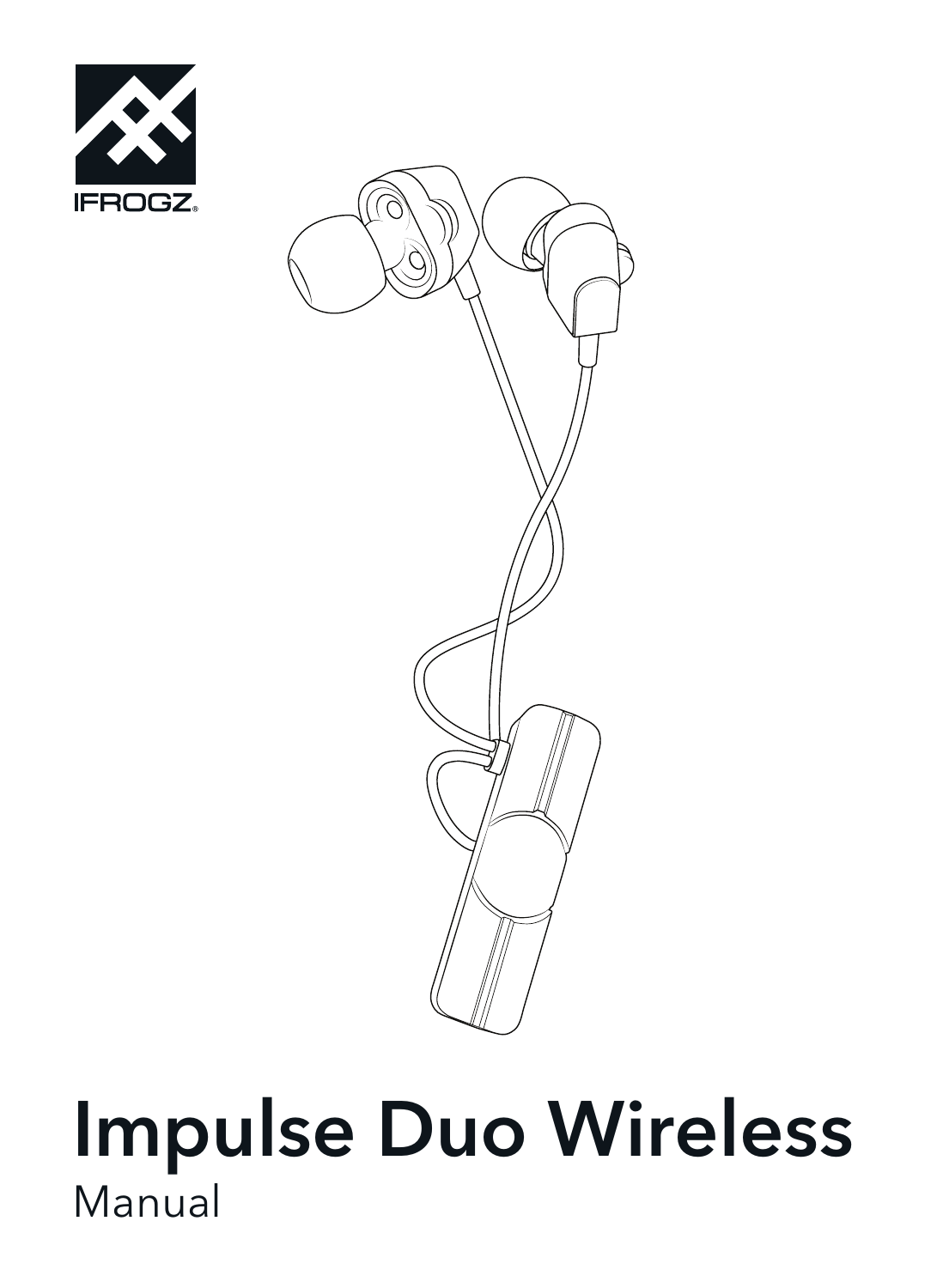1 2

### Introduction

Connect to the Impulse Duo Wireless Earbuds and get in tune with crisp, clear sound. Here's how to get the most out of them.

Wireless Control

Your Impulse Duo Wireless Earbuds feature a wireless control that houses all the music and call controls for easy access. When you're not using your earbuds, the magnetic storage clip makes cable management easy; simply wrap the earbud cables around the wireless control and secure in place with the storage clip. Whether they're in your ears or in your pocket, the Impulse Duo Wireless Earbuds are made to move. Below is a quick reference for how to use the wireless control.



## Power and Pair

- 1. Press and hold the Power button for five seconds until the light flashes red and blue, indicating pairing mode. The next time you turn the earbuds on, you only need to press and hold the Power button for three seconds.
- 2. Ensure your device's Bluetooth® connection is on and select "IFROGZ Impulse Duo Wireless." Complete any additional pairing steps based on your device. The LED will flash blue every five seconds while your earbuds are on and paired.
- 3. To turn your earbuds off, press and hold the Power button for three seconds. The LED will flash red until they are powered off.



3

#### Charge

To charge your earbuds, connect the micro USB end of the included charging cable to the port at the end of the wireless control and the USB end to your preferred USB outlet. The LED will light red while they are charging and will turn off when they are fully charged.